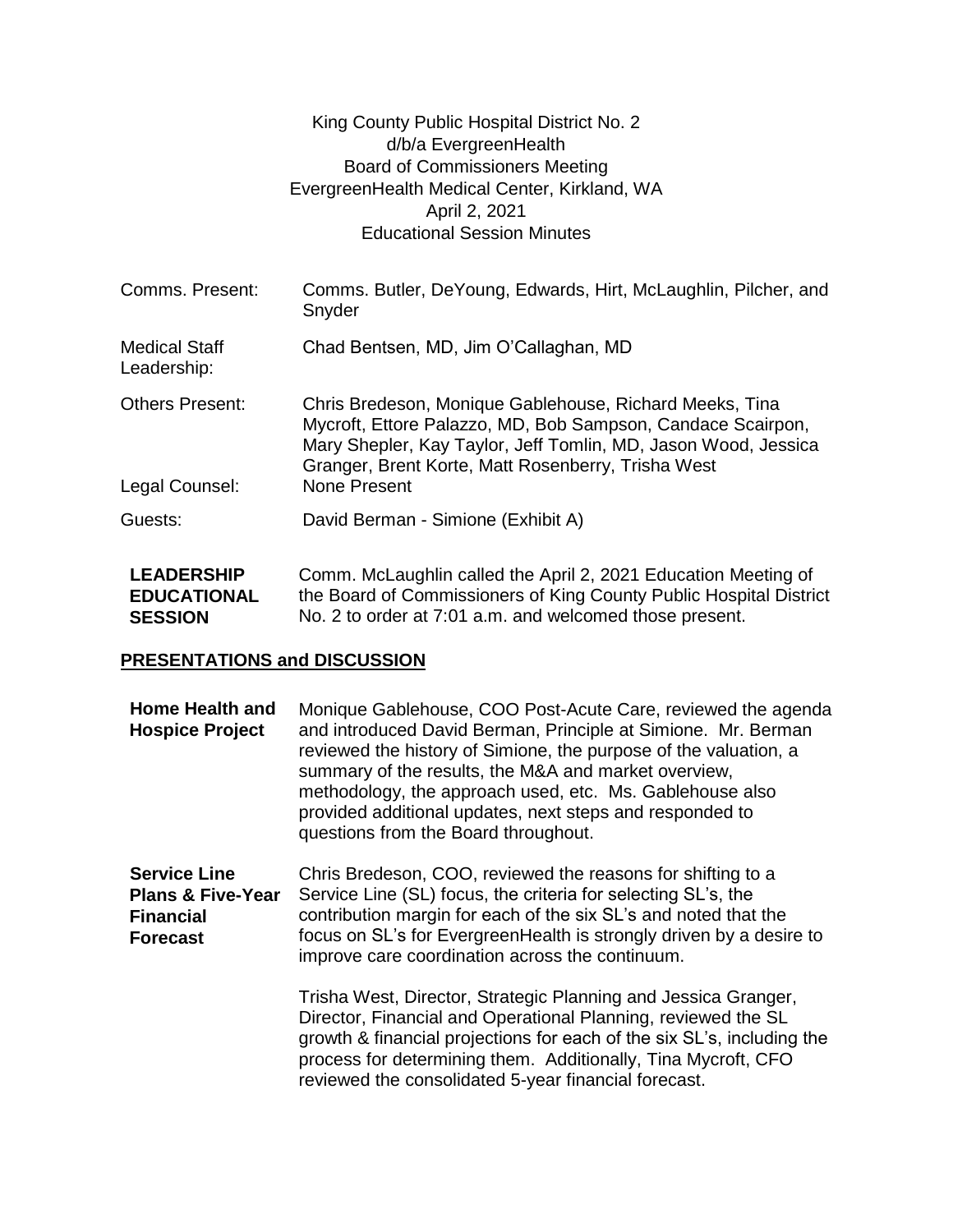The team responded to questions from the Board throughout. The Board thanked the team for a great presentation.

**Adjourn** The April 2, 2021 Meeting of the Board of Commissioners for King County Public Hospital District No. 2 was adjourned at 10:30 a.m.

ATTEST:

 $\sqrt{m}$ Vergil Snyder, Commissioner/Secretary

Apr 21, 2021 5:35 PM PDT